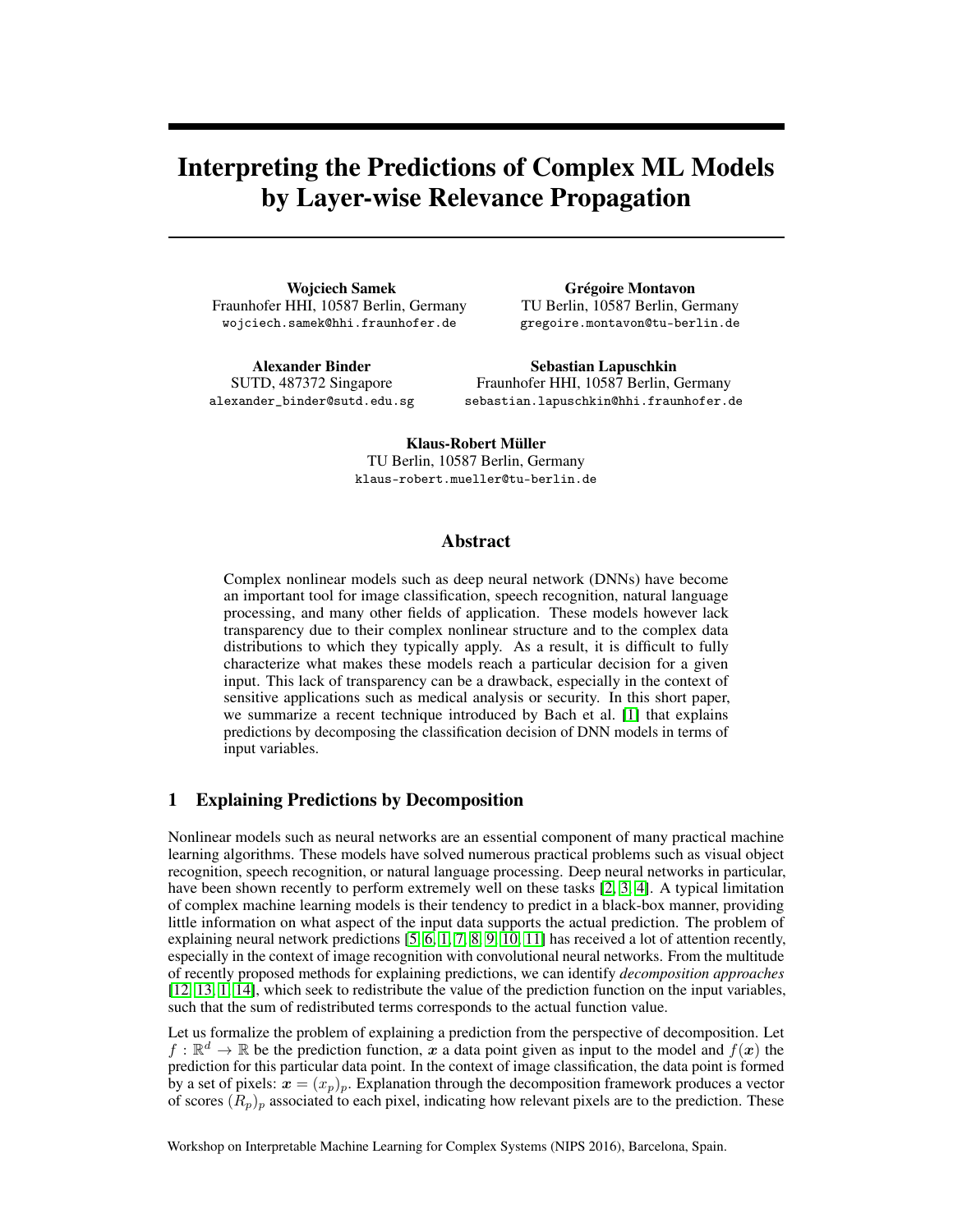relevance scores are a decomposition if they satisfy the conservation equation  $\sum_p R_p = f(x)$ . In practice, other criteria are necessary to define a good decomposition, for example the ratio between positive and negative scores, and the relation between the relevance score and the effect of the corresponding pixel activation on the predicted function value.

In contrast to sensitivity analysis which assigns scores based on the effect of a small or infinitesimal pixel perturbation on the function value, e.g.  $(\partial f/\partial x_p)^2$ , thus producing an explanation of a local variation of  $f$ , the decomposition approach on the other hand seeks to explain the whole function value (i.e. what made the function reach a certain value and not zero). Practically, when considering, for example, an image of the class "scooter", sensitivity analysis tells us which pixels in the image, if modified, makes the image more or less belong to that class. Instead, the decomposition approach explains what pixels speak in what amount for the presence of the scooter in the image. Figure [1](#page-3-0) (a) shows the qualitative difference between sensitivity analysis and decomposition (with the latter computed using the LRP method described below).

The difference between decomposition and sensitivity analysis can also be illustrated from the perspective of a linear classifier  $f(x) = \sum_p x_p w_p$ . A possible decomposition is given by identifying relevance scores as the terms being summed:  $R_p = x_p w_p$ . Instead, sensitivity analysis will return  $R_p = w_p^2$  (or  $R_p = |w_p|$  depending on the variant), which does not involve the actual pixel activation. If in particular  $x_p$  quantifies the presence of a local feature at position p, it would be intuitive that the feature is considered relevant if not only the classifier reacts to it  $(w_p > 0)$ , but also if that feature is actually present  $(x_p > 0)$ . Only the decomposition approach takes these two parameters into account.

### 2 Layer-wise Relevance Propagation

Layer-wise relevance propagation (LRP) [\[1\]](#page-4-0) is one such method, that operates by building for each neuron of a deep network a local redistribution rule, and applying these rules in a backward pass in order to produce the pixel-wise decomposition. LRP has been successfully applied to many different models and tasks beyond classification of images by convolutional neural networks. For instance, in [\[1\]](#page-4-0) and [\[15\]](#page-4-14) it has been applied to Bag-of-Words models and Fisher Vector / SVM classifiers, respectively. In [\[16\]](#page-4-15) it was used for the identification of relevant words in text documents and in [\[17\]](#page-4-16) for visualizing facial features related to age, happiness and attractivity. Also the authors of [\[18\]](#page-4-17) use LRP for identifying relevant spatio-temporal EEG features in the context of Brain-Computer Interfacing.

Within the LRP framework, various rules have been proposed for redistributing the relevance assigned to a neuron onto its input neurons. Let  $(x_i)_i$  be the neuron activations at layer l. Let  $(R_j)_i$  be the relevance scores associated to the neurons at layer  $l + 1$ . Let  $w_{ij}$  be the weight connecting neuron i to neuron j. The "alpha-beta" rule [\[1\]](#page-4-0) redistributes relevance from layer  $l + 1$  to layer l in the following way:

$$
R_i = \sum_j \left( \alpha \cdot \frac{(x_i w_{ij})^+}{\sum_i (x_i w_{ij})^+} - \beta \cdot \frac{(x_i w_{ij})^-}{\sum_i (x_i w_{ij})^-} \right) R_j,\tag{1}
$$

where ()<sup>+</sup> and ()<sup>-</sup> denote the positive and negative parts, respectively. Layer-wise conservation of relevance  $(\sum_i R_i = \sum_j R_j)$  is enforced by choosing  $\alpha, \beta$  such that  $\alpha - \beta = 1$ . Choosing the parameters  $\alpha = 2$  and  $\beta = 1$  was shown to produce nice-looking and sharp heatmaps. This set of parameters works well for a wide range of neural network models, and allows to express contradicting evidence in the input image, through negative relevance scores. Example of heatmaps produced with these parameters are shown in Figure [1.](#page-3-0) Choosing instead the parameters  $\alpha = 1$  and  $\beta = 0$ and assuming positive activations provides connections to other methods. In particular, it yield the simplified formula:

<span id="page-1-1"></span>
$$
R_i = \sum_j \frac{x_i w_{ij}^+}{\sum_i x_i w_{ij}^+} R_j \tag{2}
$$

which is equivalent to the  $z^+$ -rule by [\[14\]](#page-4-13) and the redistribution rule used by [\[7\]](#page-4-6) as part of the Excitation Backprop (EB) method<sup>[1](#page-1-0)</sup>. Futhermore, [\[14\]](#page-4-13) showed that this particular redistribution rule

<span id="page-1-0"></span><sup>&</sup>lt;sup>1</sup>Compare Eq. (2) in [\[7\]](#page-4-6) and the  $z^+$  rule in [\[14\]](#page-4-13). Since the authors of [7] assume the response of the activation neuron to be non-negative, Eq. (2) in [\[7\]](#page-4-6) is also equivalent to the alpha-beta LRP rule [\[1\]](#page-4-0) for  $\alpha = 1$  and  $\beta = 0$ .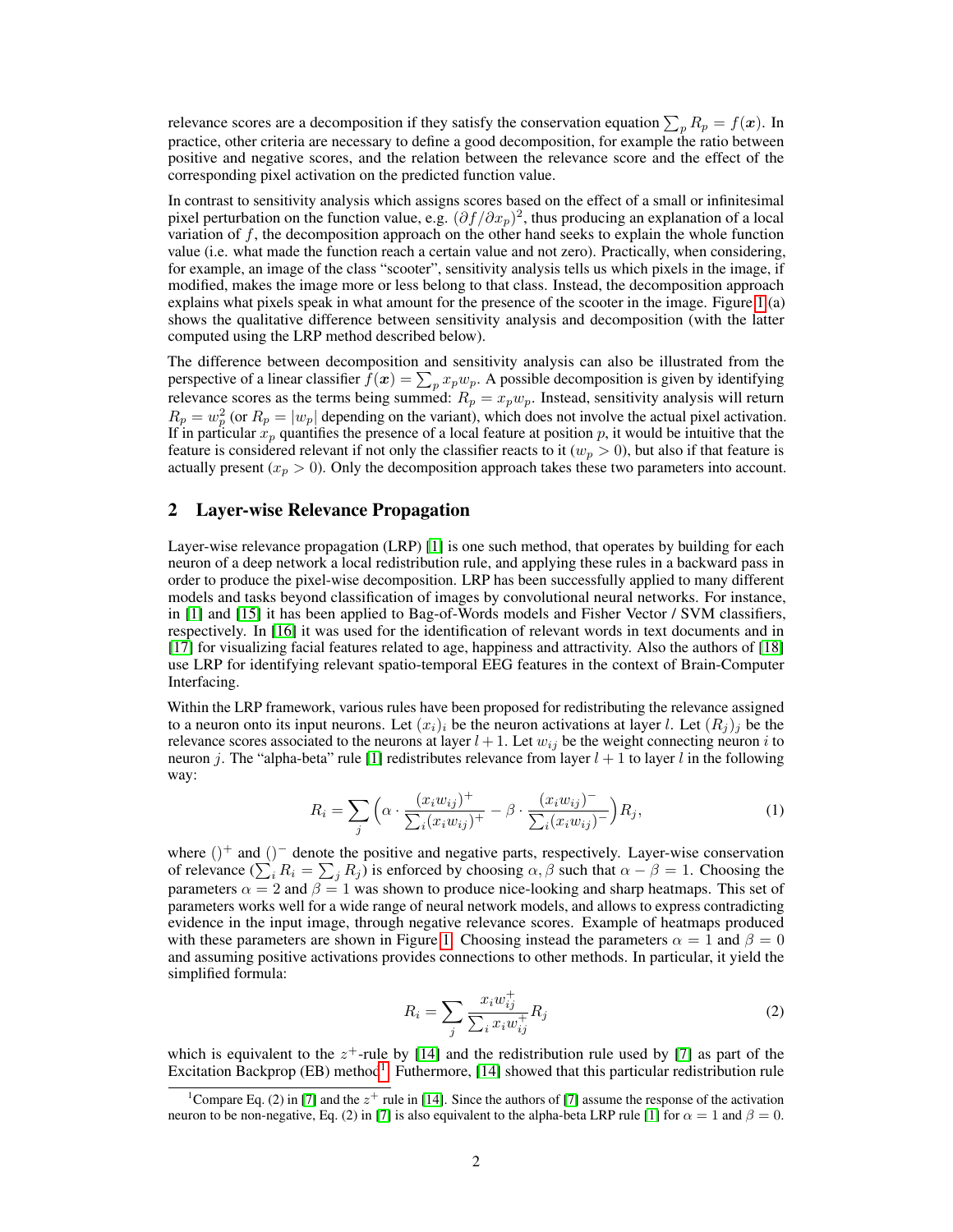results from a "deep Taylor decomposition" of the neural network function when the neural network is composed of ReLU neurons. The main concepts used by deep Taylor decomposition and how it leads to the propagation rule of Equation [2](#page-1-1) are outlined in the following.

**Connection to Deep Taylor Decomposition** Assume that the relevance score  $R_i$  is the product of the ReLU activation  $x_i$  and a positive constant term  $c_i$ . It can then be written as:

$$
R_j = x_j c_j
$$
  
= max(0,  $\sum_i x_i w_{ij} + b_j \cdot c_j$   
= max(0,  $\sum_i x_i w_{ij} c_j + b_j c_j$ ),

where  $w_{ij} c_j$  and  $b_j c_j$  are the weights and bias parameters of a newly defined "relevance neuron". A first-order Taylor expansion of the relevance neuron at some reference point  $(\tilde{x}_i)_i$  allows to decompose the neuron value in terms of its input neurons. The reference point is chosen to be the intersection of the neuron equation  $\sum_i x_i w_{ij} c_j + b_j c_j = \varepsilon$  with  $\varepsilon$  positive and infinitesimally small, and the search line  $\{(x_i)_i - t \cdot (x_i 1_{\{w_{ij}c_j>0\}})_i : t \in \mathbb{R}^+\}$ , that is, progressively deactivating positively contributing inputs until the relevance becomes almost zero. In that case, the relevance "flowing" from neuron  $j$  to neuron  $i$  is given by the identification of the corresponding first-order term of the Taylor expansion and has a closed form solution:

$$
R_{i \leftarrow j} = \frac{\partial R_j}{\partial x_i} \Big|_{(x_i)_i = (\widetilde{x}_i)_i} \cdot (x_i - \widetilde{x}_i) = \frac{x_i (w_{ij} c_j)^+}{\sum_i x_i (w_{ij} c_j)^+} R_j = \frac{x_i w_{ij}^+}{\sum_i x_i w_{ij}^+} R_j.
$$

When we pool the relevance messages coming from the upper-layer neurons ( $R_i = \sum_j R_{i \leftarrow j}$ ), we recover Eq. [\(2\)](#page-1-1). We now show that the product structure on which the decomposition relies also holds approximately for the lower-layer relevance. This can be made visible by rewriting Eq. [\(2\)](#page-1-1) as

$$
R_{i} = \sum_{j} \frac{x_{i}w_{ij}^{+}}{\sum_{i} x_{i}w_{ij}^{+}} R_{j} = x_{i} \cdot \underbrace{\sum_{j} \frac{w_{ij}^{+} \cdot \max(0, \sum_{i} x_{i}w_{ij} + b_{j}) \cdot c_{j}}{\sum_{i} x_{i}w_{ij}^{+}}}_{c_{i}}
$$

where  $c_i$  is positive and can indeed be considered as approximately constant due to its very weak dependence on  $x_i$  (diluted by two nested sums). Thus, if the decomposition can be performed at a certain layer, it can also be performed at the previous layer. For more details we refer the reader to the original paper [\[14\]](#page-4-13).

# 3 LRP in Practice

In this section, we briefly discuss how LRP compares to sensitivity analysis, and how LRP can be used in practice for comparing machine learning models and testing what strategy these models use to predict the data.

Comparing sensitivity analysis and LRP A qualitative difference between the explanations produced by sensitivity analysis and LRP for the prediction of an image of class "scooter" is shown in Figure [1](#page-3-0) (a). The explanations provided by sensitivity analysis are much noisier than the ones computed with LRP. Regions consisting of pure background, e.g., the empty street, have large sensitivity, although these pixels are not really indicative for this image category. However, if we put motor-bike like structures at these particular locations, then this change would certainly increase the classification score. In contrast, the explanation provided by LRP does not highlight the locations where the classifier is very sensitive, but indicates how much every pixel contributes to the prediction. Thus, it explains the given prediction and in this example only points to real scooter-like structures in the image. The explanations provided by LRP are not only better in a qualitative sense, but also quantitatively. The authors of [\[19\]](#page-4-18) proposed an objective method for comparing visualizations based on perturbation analysis. The right plot in Figure [1](#page-3-0) (a) displays the drop in classification score when perturbing regions identified by sensitivity analysis and LRP as being the most relevant ones (i.e., high  $R_p$ ). A fast drop in classification score, i.e., a large AOPC value<sup>[2](#page-2-0)</sup>, implies a meaningful sorting of  $R_p$  and thus good explanations. The results in Figure [1](#page-3-0) (a) clearly show that LRP provides better explanations than sensitivity analysis for images from the ILSVRC2012 dataset. More details about this experiment can be found in [\[19\]](#page-4-18).

<span id="page-2-0"></span><sup>&</sup>lt;sup>2</sup>AOPC stand for area over the perturbation curve.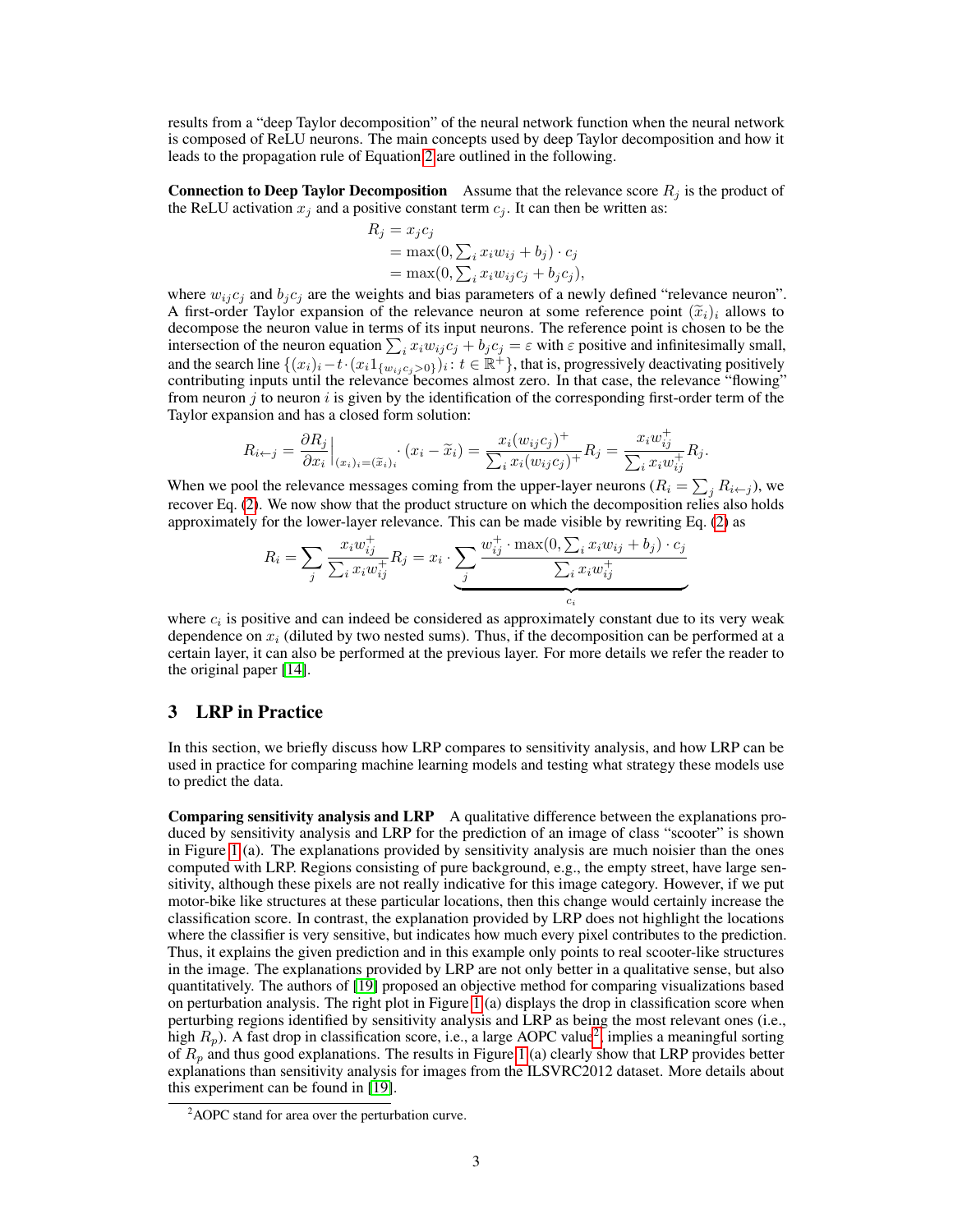Measuring importance of context in image classification The explanations provided by LRP indicate how much every pixel contributes to the prediction. By aggregating the pixel-wise scores, e.g., inside and outside of an object bounding box, we can quantify the importance of context in image classification. Figure [1](#page-3-0) (b) displays the outside-inside relevance ratio for the 20 categories of the PASCAL VOC 2007 dataset. For classes like "airplane" or "sheep" the context does not seem to be important for the DNN prediction as most relevance lies inside the bounding box. This is different for indoor scene categories such as "chair" or "sofa". Here the LRP explanations show that context plays a much more important role for the classification (see [\[15\]](#page-4-14) for more discussion).

Comparing DNN architectures Finally, we demonstrate the usage of LRP for analyzing differences between DNN architectures. Figure [1](#page-3-0) (c) displays the LRP explanations obtained from BVLC CaffeNet [\[20\]](#page-4-19) and GoogleNet [\[21\]](#page-4-20) when applied to an animal image. One can see that the latter network focuses more on the face of the animal and its explanation heatmap is significantly sparser than for BVLC CaffeNet. We observed this phenomenon for many animal images. This analysis suggests that GoogleNet found a better way to focus on the relevant information in the image, which is often the animal face and not the body shape or the fur.



<span id="page-3-0"></span>Figure 1: Experimental results. (a) Qualitative and quantitative comparison of sensitivity analysis. (b) Importance of context measured by LRP. (c) Comparison of predictions by two DNN architectures. Illustrations are taken and adapted from the papers [\[15\]](#page-4-14) and [\[22\]](#page-4-21).

# 4 Conclusion

The LRP method is a general framework for interpreting the predictions of complex ML systems such as deep neural networks, that can be used for model comparison, validation, or visualization. It was successfully applied to various tasks and machine learning models. Some redistribution rules for DNNs can be viewed as resulting from a deep Taylor decomposition of the neural network function [\[14\]](#page-4-13). Although the alpha-beta LRP rule was shown to work well for DNNs with ReLU activations, there is not one single LRP rule which serves all machine learning models and datasets equally well, as different models have specific layer-to-layer nonlinear mappings and input domains, that need to be considered.